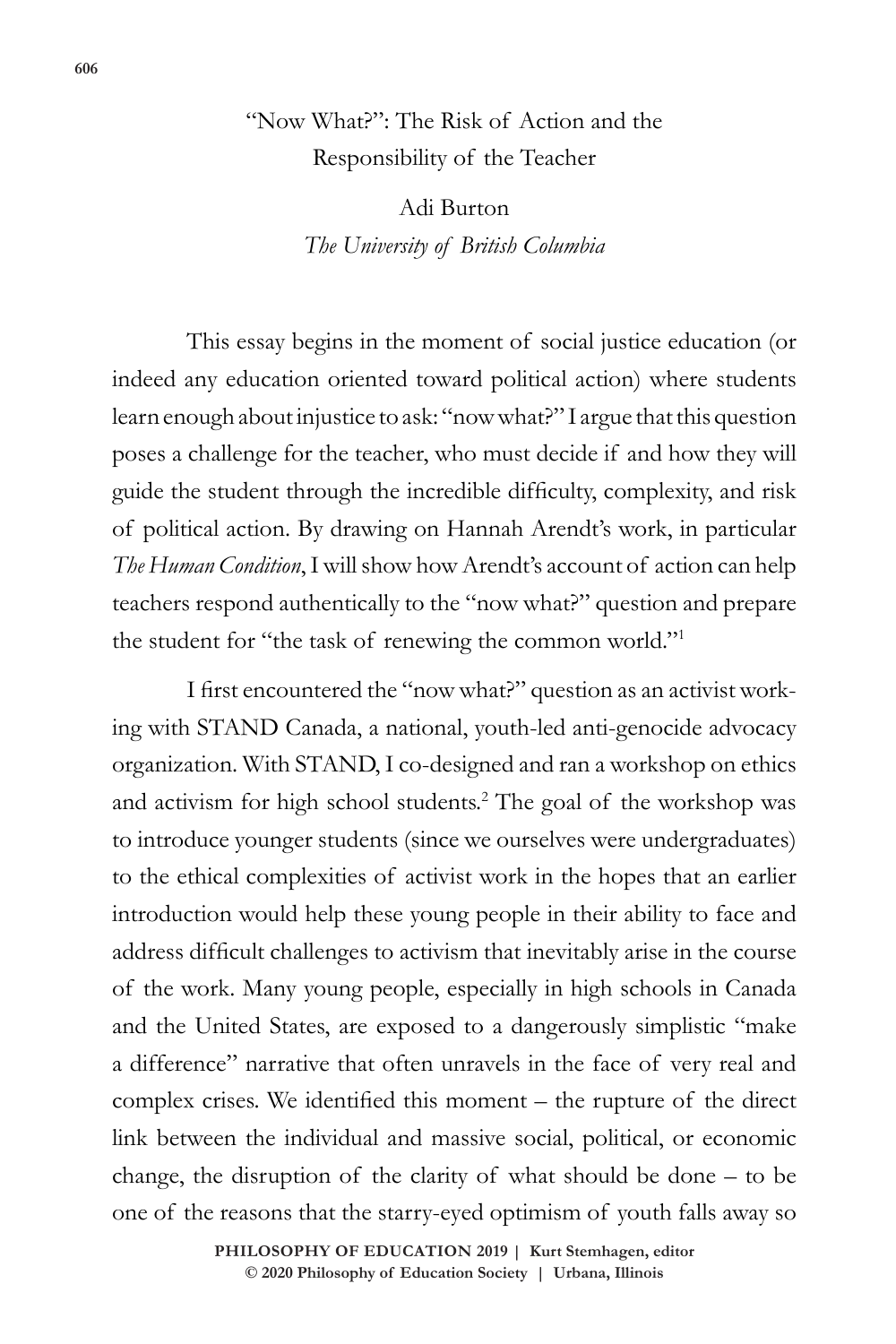quickly upon entering into the world, which on a pragmatic level was a barrier to recruitment for STAND's political campaigns. Through this workshop, we hoped we would encourage these youths to stay engaged in political activism, to continue asking difficult questions, and to actively reject the view that young people should be protected from these complexities of ethics and politics – and even deceived into believing that they are resolvable.

In the students' feedback, however, one question always loomed. The question was simple: "now what?" Students were interested and engaged in the program we had developed. Their participation continually exploded our expectations, their thoughtfulness and capacity for reflection reaffirmed our initial belief that young people are capable and willing to ask the difficult questions that are so necessary to political action in public life. Over and over again, however, they reported being left with the feeling that they didn't know what was next.

I want to dwell in this question for a moment. What is being asked by "now what?" In my view, the question contains two main parts: time and action. The "now" signifies a sense of presence in the moment but also a relationship to past and future. "What" refers to some form of action or change, an unknown quantity. In the passage of time, a choice is laid before us. In asking "now what?" the asker is seeking the next step, the next action. The words also express for me a sense of craving and impatience (perhaps sometimes a sarcastic impatience), with the past and for the future.

The context of the question itself is both educational and ethical, which adds two additional dimensions to think through. In a classroom, "now what?" is uttered most often in the wake of something learned and when the student is aware that there is still *more*. In the context of ethics and ethical discussion, where the question is also directed toward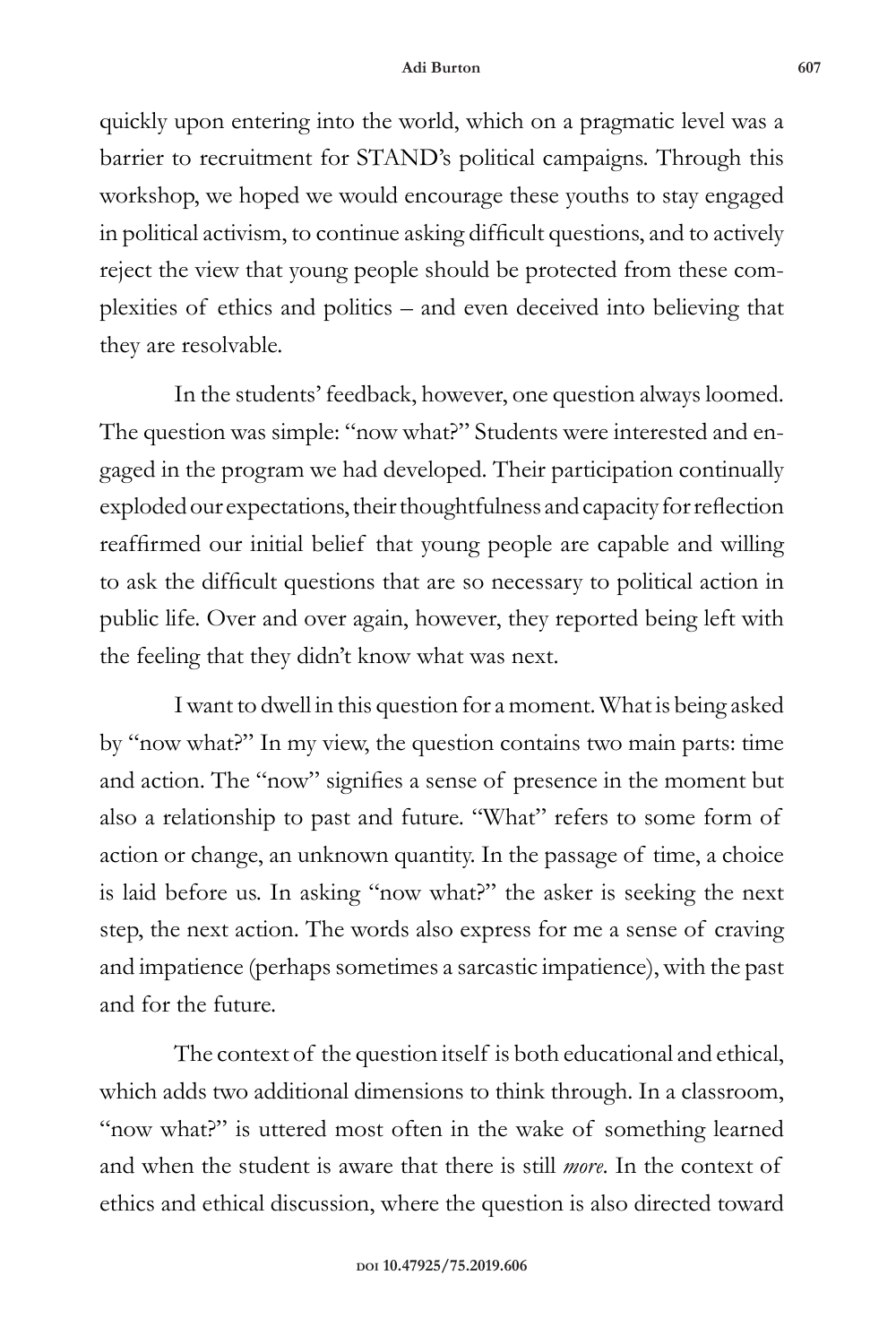deep-seated political and social issues, and where the stakes are high, this question also expresses an anxiety about the uncertainty of both time and action. All of this makes up a rather complex and pressing question, particularly urgent for the teacher. This is not because the action of the "what" belongs in the classroom per se, but because this question in particular can be asked – and was asked – there.

#### THE OVERWHELMING RISK OF ACTION

In order to better understand the question and the stakes under which it is asked, I turn to political theorist Hannah Arendt, who lays out the problem of action in her 1958 work, *The Human Condition*. In this text, Arendt puts forth the claim that the crucial task before the world is "to think what we are doing," which she identifies as the central purpose of the book.3 "To think what we are doing" means to reconsider ourselves in the current moment, to critically evaluate our experiences and fears, and to turn away from thoughtlessness, or what she calls "the heedless recklessness or hopeless confusion or complacent repetition of 'truths' which have come trivial and empty."<sup>4</sup> Her method of approaching this task is to rethink three essential modes of human activity (namely labour, work, and action) and trace back important concepts to their origins in Ancient Greece so that the reader can reconsider the present and future in the context of the past.

In some ways, *The Human Condition* is itself the "now what?" question; it is the pause required to think what we are doing – and what we will do. Arendt's understanding of action reveals the stakes at hand. She turns to the Greek word *archein*, meaning "to begin," for insight into the meaning of action and its history.<sup>5</sup> Human beings have a unique ability to act in the world. That is, they have a unique ability *to begin* something absolutely new *in the world*, i.e. in the presence of other human beings.<sup>6</sup>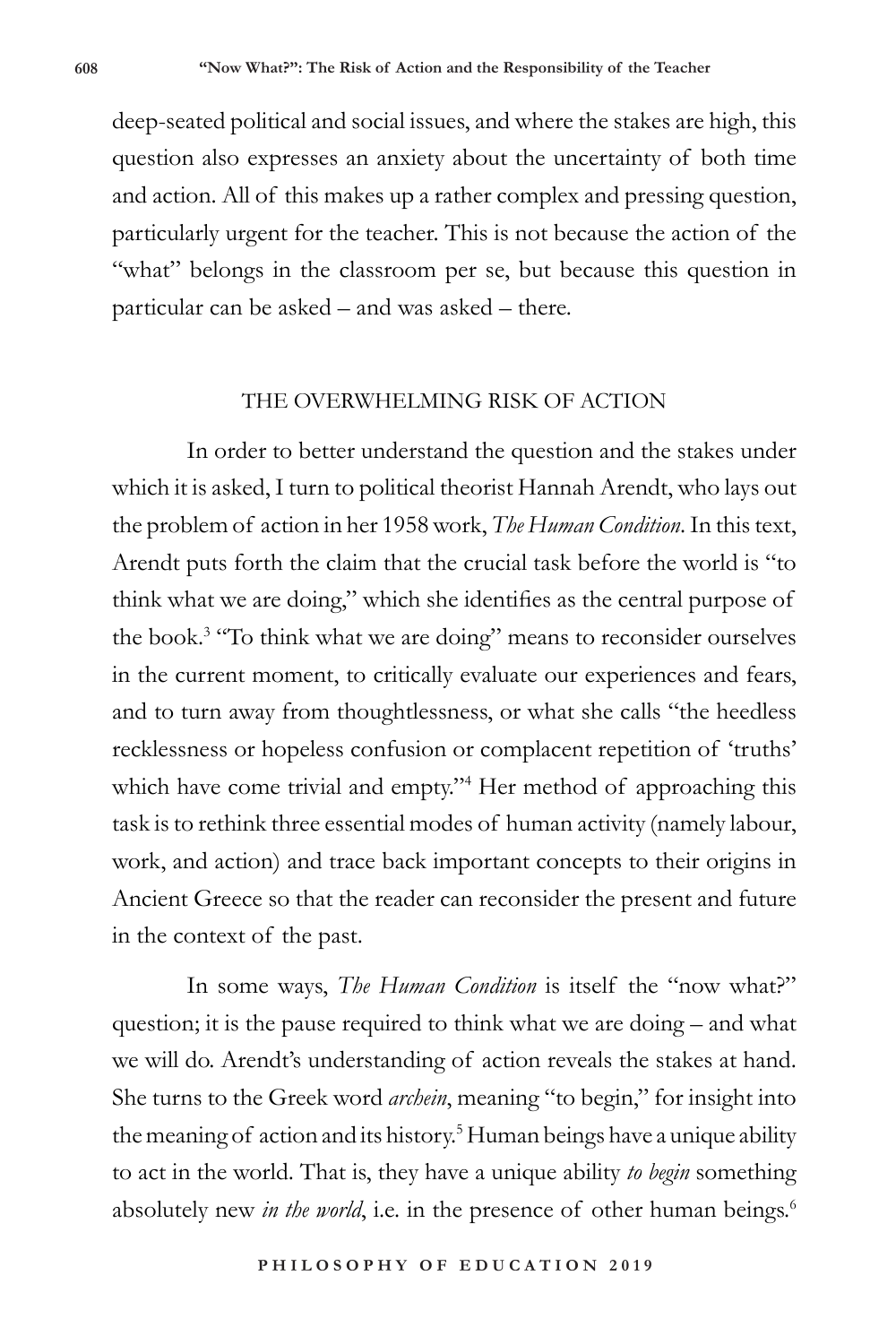The combination of action and speech, Arendt writes, "together constitute the fabric of human relationships and affairs," that is, the human world.<sup>7</sup> Whereas labour and work also depend on this condition of natality, it is action (and also its twin, speech) that give natality its distinctly human meaning because it does not produce anything tangible or useful in the world (unlike work, which results in tangible outcomes) and yet breaks free from the necessity of sustaining life (unlike labour). There is no object created to sustain life nor is there a record outside the memories of others until that action is transformed into a work (like a book). The only reason that action and speech continue to affect the world is because they are witnessed by others in public.<sup>8</sup>

This world shared between us through action and speech is what Arendt identifies, following a long line of distinguished citations, as the public realm.<sup>9</sup> We come to the world as if we take a seat at a table; the table does not unify, but simultaneously separates and relates us to one another.10 It is the space of "inter-est," of inter-being.11 When we sit at the table – that is, when we speak and act *together* – the political realm emerges. In other words, it is not that speech and action are a part of political life that takes place in an objective, physical realm, but rather that speech and action constitute the political space that exists between us.<sup>12</sup> It is for this reason that Arendt identifies speech as "what makes man a political being"13 and defines action as the political activity *par excellence*. 14

To engage in speech and action in a political way is, for Arendt, "the highest possibility of human existence,"<sup>15</sup> and "the modes in which human beings appear to each other, not indeed as physical objects, but qua men."16 They are owed to what has thus far been only hinted at here: the fundamental human condition of plurality, which Arendt places in the highest regard:

Human plurality, the basic condition of both action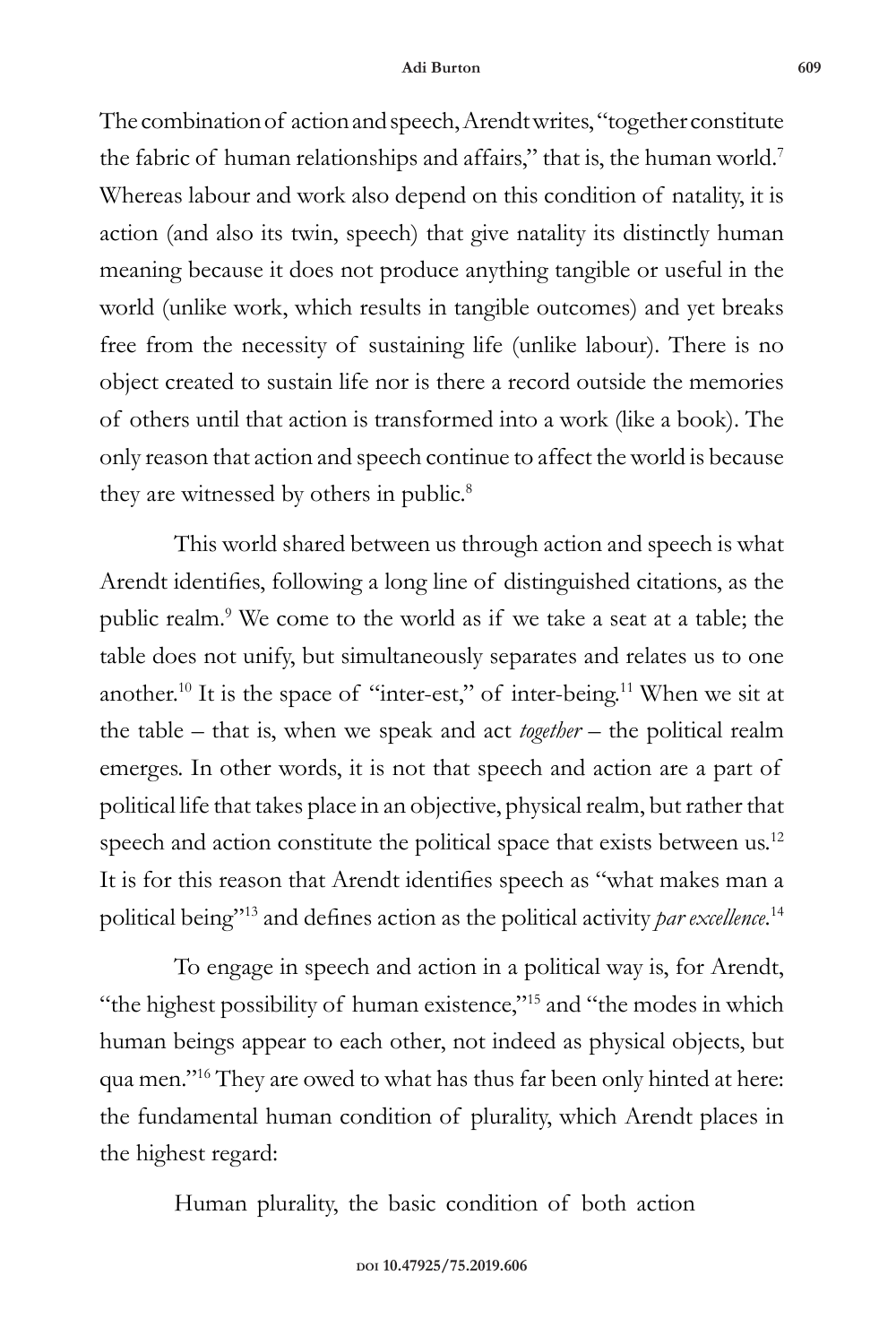and speech, has the twofold character of equality<sup>17</sup> and distinction. If men were not equal, they could neither understand each other and those who came before them nor plan for the future and foresee the needs of those who will come after them. If men were not distinct, they would need neither speech nor action to make themselves understood.<sup>18</sup>

Without others to hear me, what would be the meaning of speech? Without others to act with me or react to me, what is the meaning of action?19 It is through this plurality of absolutely unique perspectives that the public realm emerges, and so Arendt names plurality "the condition of human action."20

Arendt situates action in a place of seminal importance for human affairs (and especially political affairs), but it is not only a rosy picture that she paints. She also recognizes that action is deeply troubling, a source of uncertainty that can be intolerable. The possibilities of action are innumerable, but this strength is also weakness, or what Arendt calls "the frailty of human affairs."21 The first vulnerability we encounter is that action is irreversible: "men never have been and never will be able to undo or even to control reliably any of the processes they start through action."22 Once something is set in motion, it grows and multiplies in consequences that can never be stopped and have no end. The second vulnerability, by the same logic, is that action is also unpredictable: "and this incapacity to undo what has been done is matched by an almost equally complete incapacity to foretell the consequences of any deed or even to have reliable knowledge of its motives."<sup>23</sup>

The anxiety of the "now what?" question is on full display here. The risk of action is frightening, with no certainty and no reversal. Action propels us forward and does not take direction well. In the face of the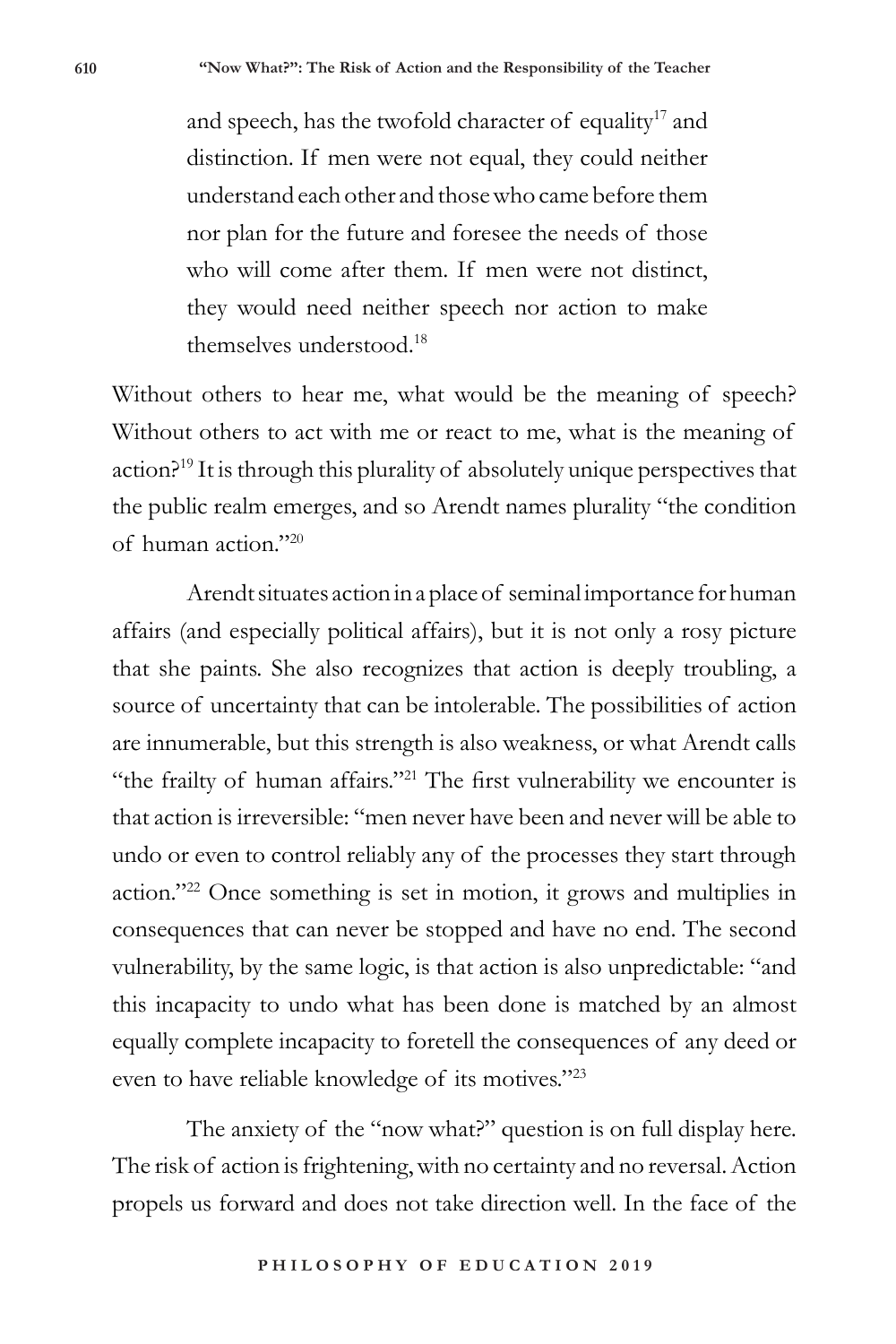possibility of action – to really impact the world, to initiate something new – it is easy to become paralyzed by the enormity of this capacity and its unpredictable, irreversible consequences. To consideri the ethical implications of action, as we had done in the high school workshop, is to dwell specifically on that which causes one, as Arendt puts it, "to turn away with despair from the realm of human affairs."24 But there is no way around this paradox.

## THE TEMPTATION OF BEHAVIOUR

It is precisely the burden and risk of action that presents such a temptation for what Arendt identifies as the wrong path. This path is wrong not because she assigns any particular moral value to it, but rather because its very existence negates the possibility of action itself. This temptation is named by Arendt as behaviour, and it belongs to the new realm of the social. Arendt continually highlights the importance of the distinction between private and public in the history of Western thought, but she also reaffirms the reasons why this distinction must be maintained. It is worrying for her, then, that a new realm emerged at the same time as the modern age that is neither private nor public.<sup>25</sup>

Arendt views the social realm with trepidation and sometimes outright derision. Again, her stance does not result from a moral evaluation of the social realm. Her argument against the rise of the social is that it threatens the existence of the public realm, which is necessary for politics and for the expression of utter uniqueness that can only be seen in public. The social, she argues, battles against plurality (i.e. the condition for human action) with its own logic: conformity. Society, as opposed to the private and public realms, only allows for monoliths; it cannot tolerate plurality and therefore relies upon "the one-ness of man-kind" to bring people together.<sup>26</sup> The result is not the possibility of speech and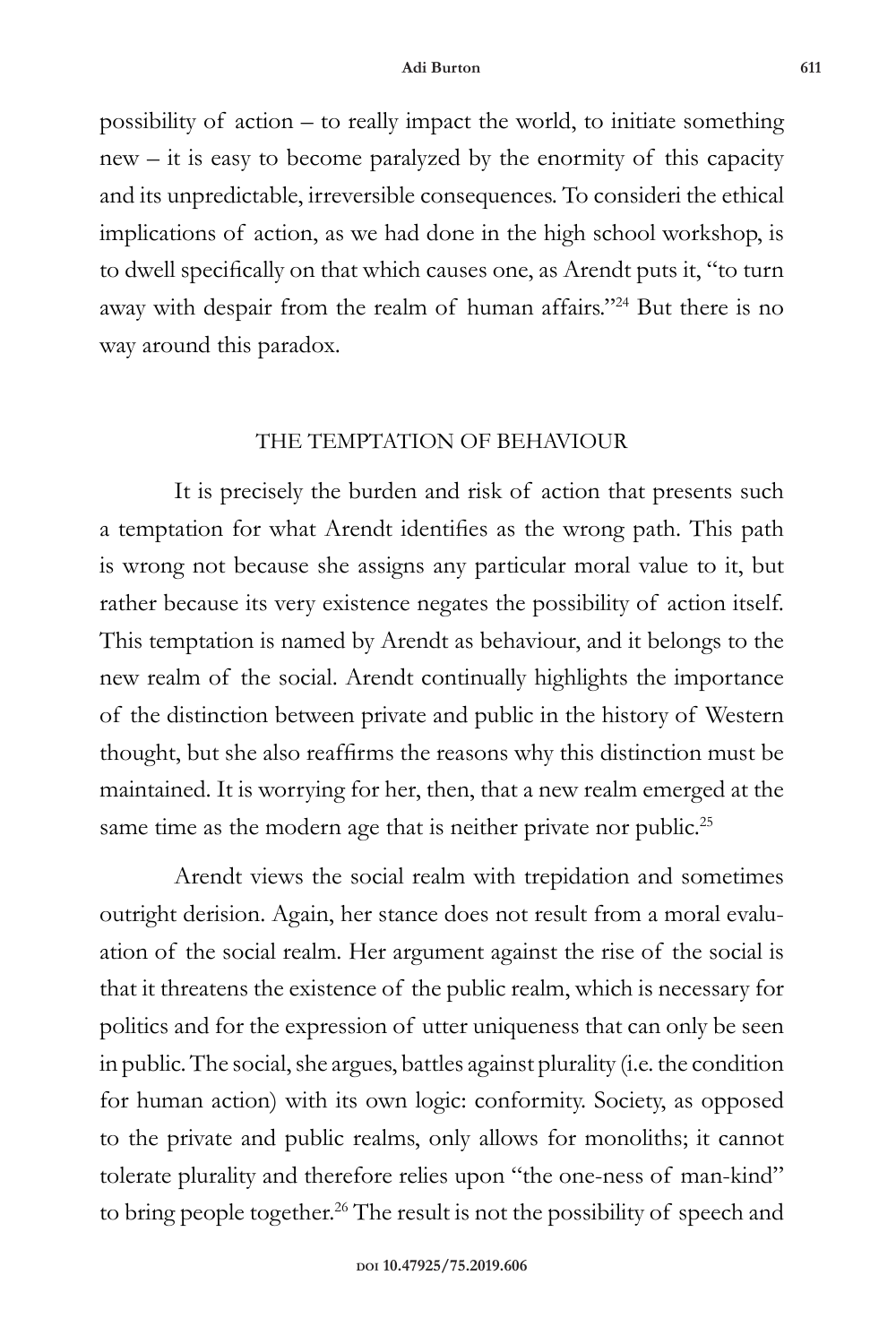action, but a singular experience multiplied numerous times, a hegemony of perspectives, ideas, and worldviews. This is the end of the common world that recognizes and depends upon our equality and distinctness.<sup>27</sup>

The political risk cannot be understated. Arendt argues that within this monolithic society, "Large numbers of people, crowded together, develop an almost irresistible inclination towards despotism, be this the despotism of a person or of the majority rule."28 Without plurality to unite us as distinct beings capable of introducing something new into the world that only we can birth, the risk of tyranny is too great.<sup>29</sup> Conformity is ultimately isolation: "the unitedness of many into one is basically antipolitical; it is the very opposite of the togetherness prevailing in political or commercial communities."30

This is not to say that under the social realm nothing takes place. Action, however, cannot exist without plurality. Therefore, instead of allowing for action to emerge (which cannot be controlled), society replaces it with behaviours, which can be managed in a way that action could never be. Arendt explains: "instead [of action], society expects from each of its members a certain kind of behaviour, imposing innumerable and various rules, all of which tend to 'normalize' its members, to make them behave, to exclude spontaneous action or outstanding achievement."31

The obvious way to think through this problem of behaviour is through the totalitarian lens that Arendt employs so well. Totalitarian regimes – both on the left and right of the political spectrum – erase the boundaries between public and private, destroy freedom and plurality and thus the potential for speech and action. Arendt sees the same danger in less extreme situations where the distinction between persons is at risk of erasure in favor of unity. She thinks through the problem of behaviour in labour unions $32$  and in the nation-state, the political form of society.33 If we were to think through this problem today, I see the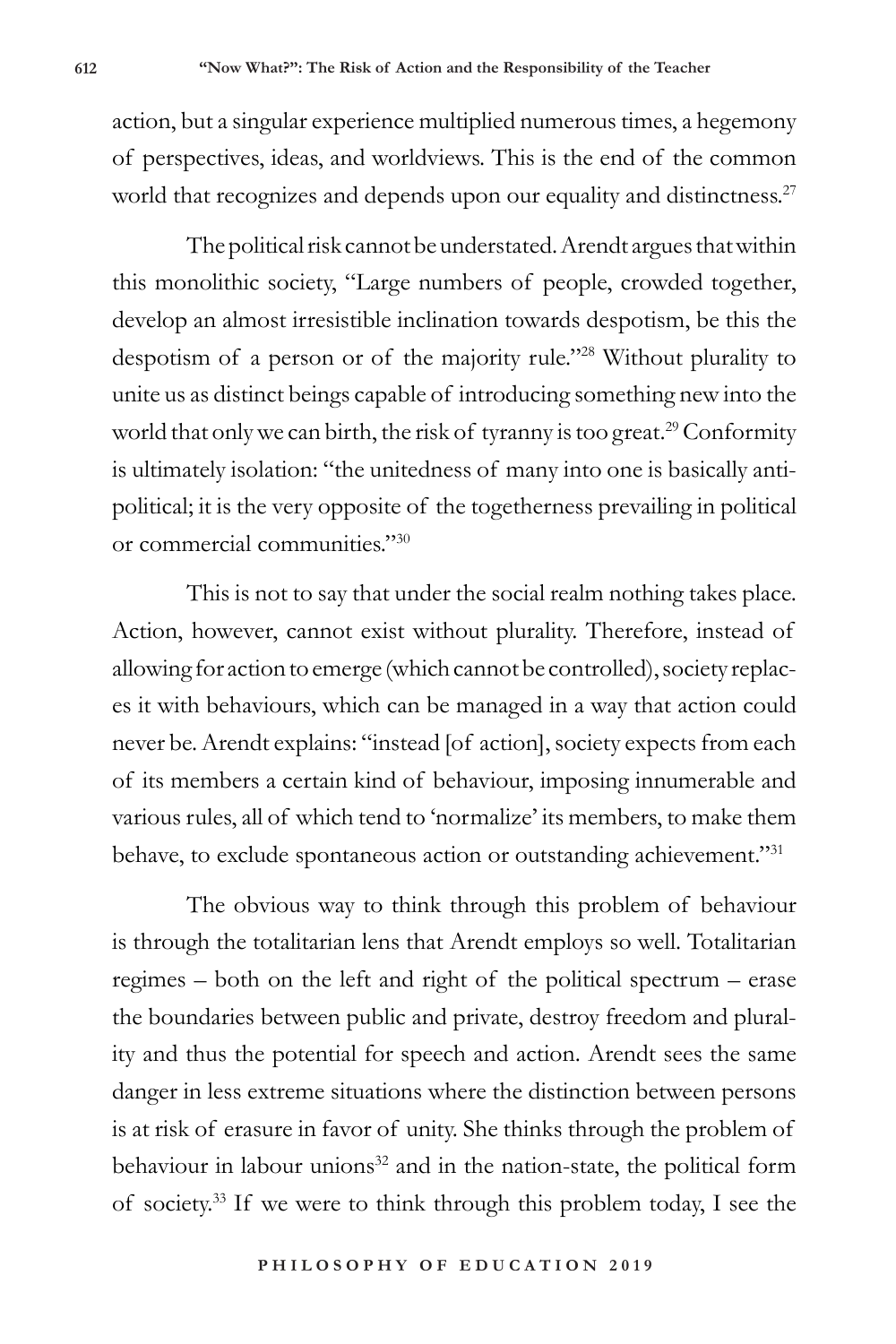same risks inherent across the political spectrum again. The dramatic resurgence of extreme nationalism and xenophobia is predicated on a sense of oneness that goes so far as to erect a wall to contain itself in its homogeneity and protect itself against the intrusion of plurality. White supremacy follows a similar logic.

When we take the risk of action seriously – that is, when we take the temptation of behaviour seriously – we can see that it extends yet further. Movements on the left that try to bring awareness to important issues like cultural appropriation or racist histories, epistemologies, and ontologies often fall prey to this temptation of behaviour. When hackles rise in response to the seemingly arbitrary restrictions on speech imposed by "political correctness," the mistrust is not necessarily directed at the ideas behind the words themselves, but out of a lack of willingness to take the perspective of the other under possibly coercive circumstances. We must ask ourselves: at what point does social justice, itself a problematic and complex term within this Arendtian context, abandon the goal of authentic political change in favour of regulating behaviours? At what point does the possibility of speaking – and thus being heard – become excluded from public life in favour of behaviours that may attempt to guarantee "correct" speech, but collapse into tyranny? The alternative has its problems as well. Arendt advocates for dialogue in the public space and demands the slow but more meaningful process of persuasion for change to occur. What happens if, to quote Nina Simone, doing things gradually brings more tragedy?34

#### THE STAKES: FREEDOM ITSELF

Arendt does indeed show us an entangled web of human relationships, so much so that it seems easy and even likely to get caught up in its strands, to be rendered utterly immobile in its grasp. The seemingly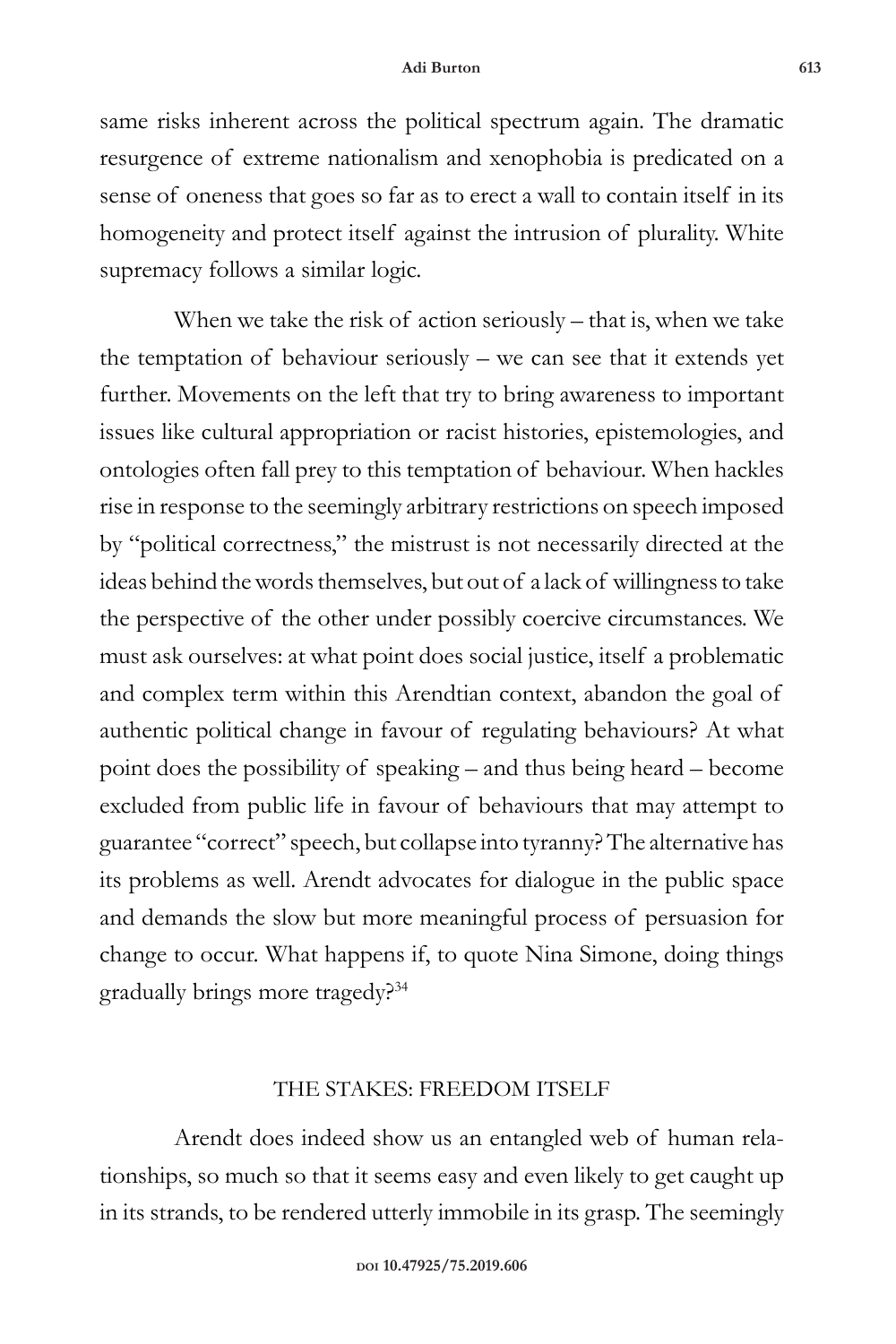infinite mass of contradictions and paradoxes that makes up humanity becomes not just a consequence of politics, but its point. The struggle for speech and action, therefore, is as unending and unyielding as the things themselves. At the core, however, lie the human conditions of plurality and freedom.

The importance of plurality for politics has been discussed, but freedom has been left unexamined thus far. It is imperative now to turn back to freedom, especially since Arendt draws a key distinction in her discussion of the frailty of human affairs that can be easily missed or misunderstood. This is the distinction between freedom and sovereignty. First, however, let us return to a passage that has been referenced throughout this essay but which I will now cite in full:

> All this is reason to turn away with despair from the realm of human affairs and hold in contempt the human capacity for freedom, which, by producing the web of human relationships, seems to entangle its producers to such an extent that he appears much more the victim and the sufferer than the author and doer of what he has done. Nowhere, in other words, neither in labor, subject to the necessity of life, nor in fabrication, dependent upon given material, does man appear to be less free than in those capacities whose very essence is freedom and in that realm which owes its existence to nobody and nothing but man.35

Arendt understands that this complex web is restrictive and potentially disempowering – victimizing – and contrary to popular conceptions of freedom, even or especially within political and philosophical thought.<sup>36</sup> She identifies this incongruence with a misunderstanding of political freedom as opposed to sovereignty. The frailty of human affairs (i.e.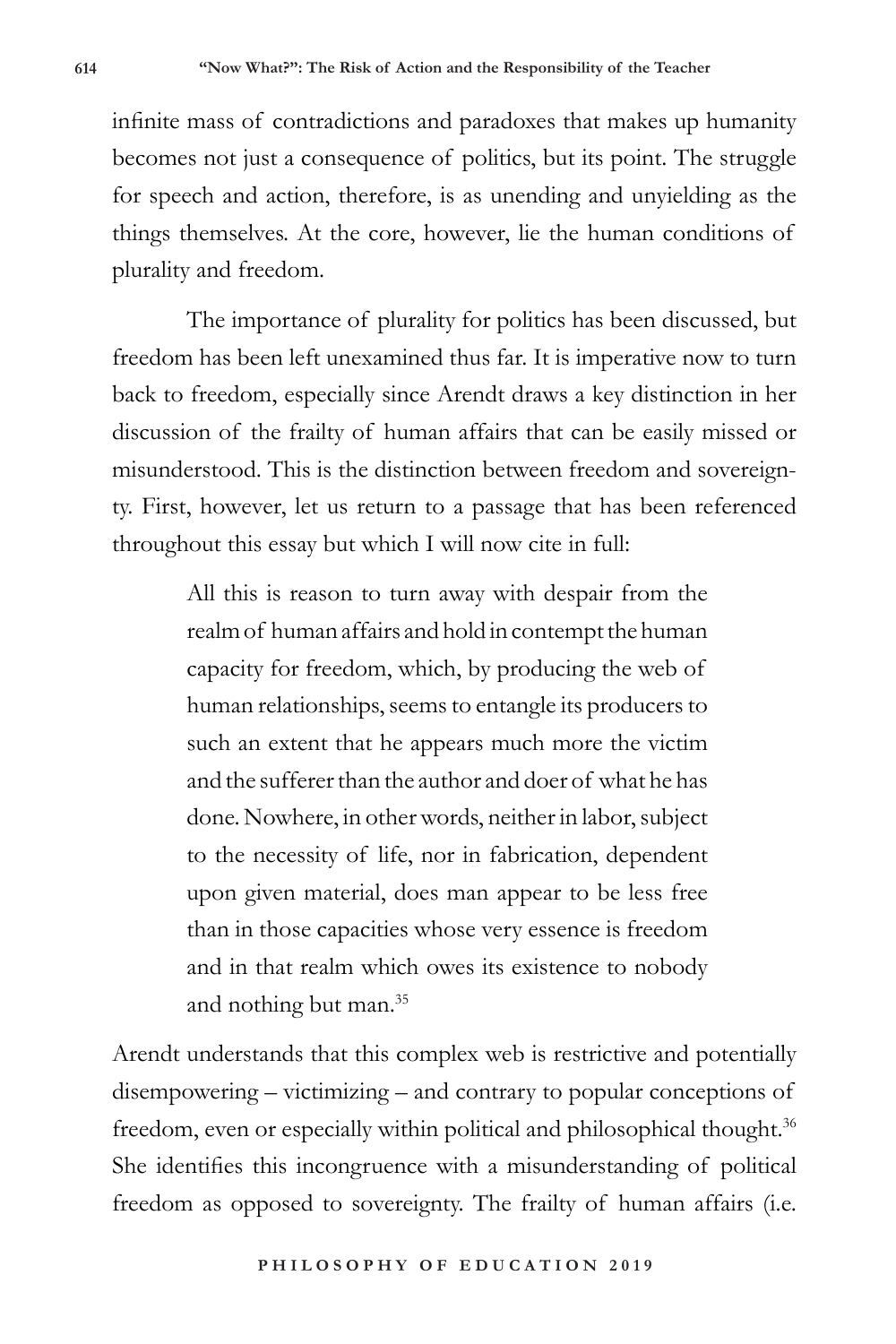the unpredictability and irreversibility of action) is threatening to one's ability to "safeguard one's sovereignty and integrity as a person."37 One chafes and balks at this restriction, this demand to enter into the tangled web and sacrifice certainty, security, and comfort. It is easier, as we have seen, to turn away from action altogether and find a sort of refuge in its alternatives, where responsibility can be transformed into security or even victimhood. This sense of freedom is what Arendt identifies as sovereignty, "the ideal of uncompromising self-sufficiency and mastership" that abstains from human relationships and the responsibilities they entail.<sup>38</sup>

While sovereignty may seem a tempting solution to make up for the frailty of human affairs – the inherent weakness of a politics rooted in plurality and political freedom that is really responsibility – it is ultimately insufficient and even actively harmful. To participate in the world is to realize that "No man can be sovereign because not one man, but men, inhabit the earth … "39 "Man's inability to rely upon himself or to have complete faith in himself," Arendt writes, "is the price human beings pay for freedom … "40 To return to an earlier point, we cannot engage in action in the world without others in the world, and we cannot know how others will act or react to our actions. This type of freedom demands that the citizens of the *polis* engage in complex negotiations that must be conducted in the public sphere, in the presence of others. This freedom is what gives meaning to political life and enables the action that can only take place in the public realm.<sup>41</sup>

## NOW WHAT? AN UNCERTAIN PATH FORWARD

Arendt urges us to confront the challenge of action head on, but she does not think that the "ocean of uncertainty" is without "islands of certainty" in its depths.42 We are not tossed into this ocean without anything to hold on to. We have, after all, each other.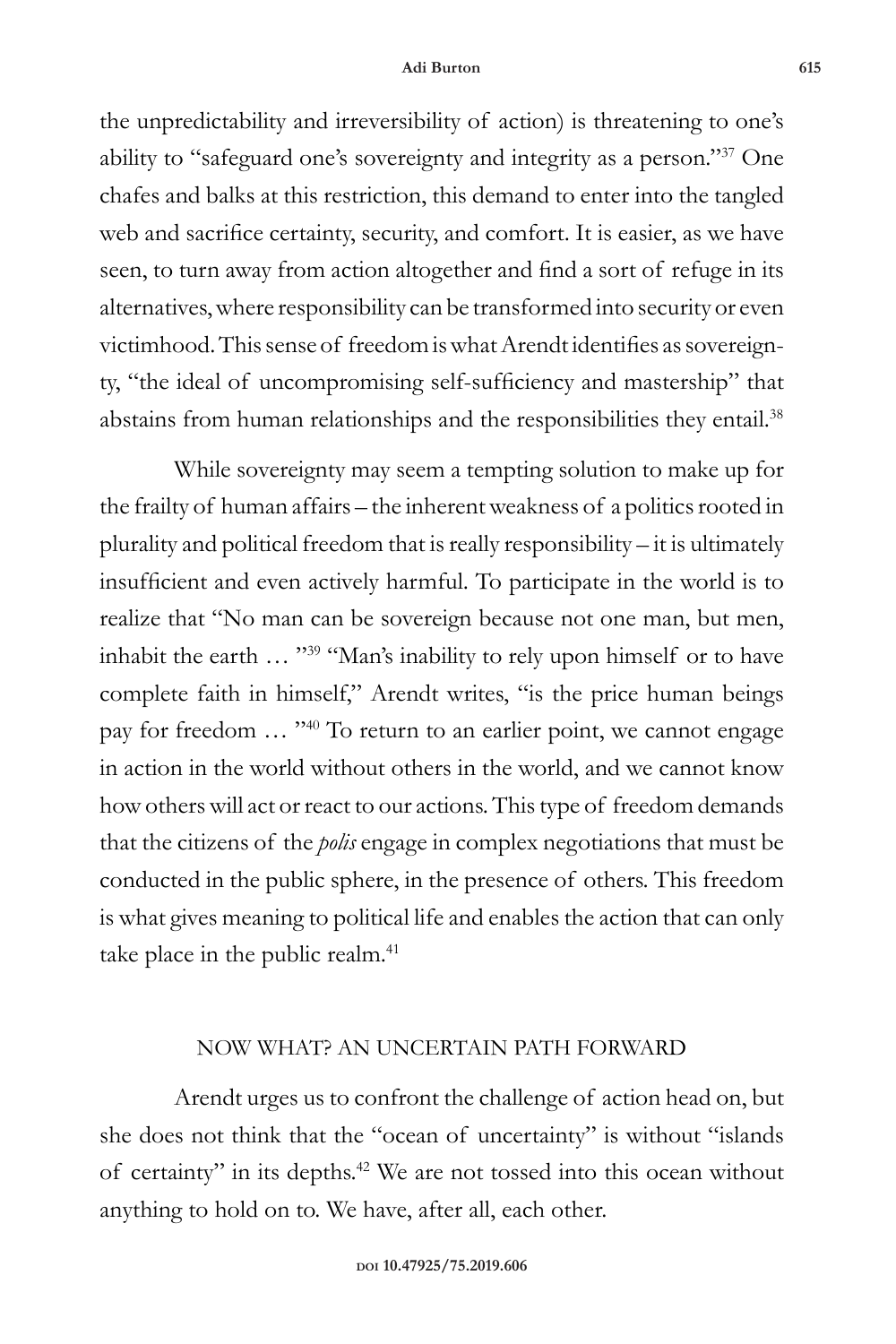There are two "islands" that Arendt identifies and they correspond directly to the unpredictability and irreversibility of action. The first "guidepost of reliability," to use another term that Arendt employs, is promises, which come into the world as things like treaties and contracts. Promises respond to the inherent unreliability of humans who are bound to the present, unable to see the future through the inherent darkness of human affairs. Mutual promises are the forces that keeps the public space in existence.<sup>43</sup>

Still, a promise is no guarantee and cannot be limitless or it becomes meaningless. Since we cannot know the future, we cannot be irrevocably bound to promises made. As such, the second "guidepost" is forgiveness. Forgiveness responds to the irreversibility of action and its intended and unintended consequences.<sup>44</sup> We cannot turn back the clock, but without the ability to be granted forgiveness by others, we are stuck in the course of action bereft of the freedom necessary to begin something new again. Without forgiveness, freedom is negated and natality becomes impossible. We are entrapped by action. Forgiveness allows us to begin anew and be willing to change our minds, and our course of action, in order to try and take responsibility for the power that action gathers between us.45

Arendt's emphasis on promises and forgiveness as the element of reliability that maintains the public sphere and enables action to begin again is yet another example of her prophetic commentary on the human condition. It seems impossible not to apply her analysis to the pressing issues of today. We grapple together with the responsibilities of settlers and the settler-colonial state, struggling to look for a path to reparation and reconciliation (or one or neither or something else altogether). We anguish over the public unearthing of the legacies of slavery and genocide and the scars and gaping wounds on bodies that are often hidden and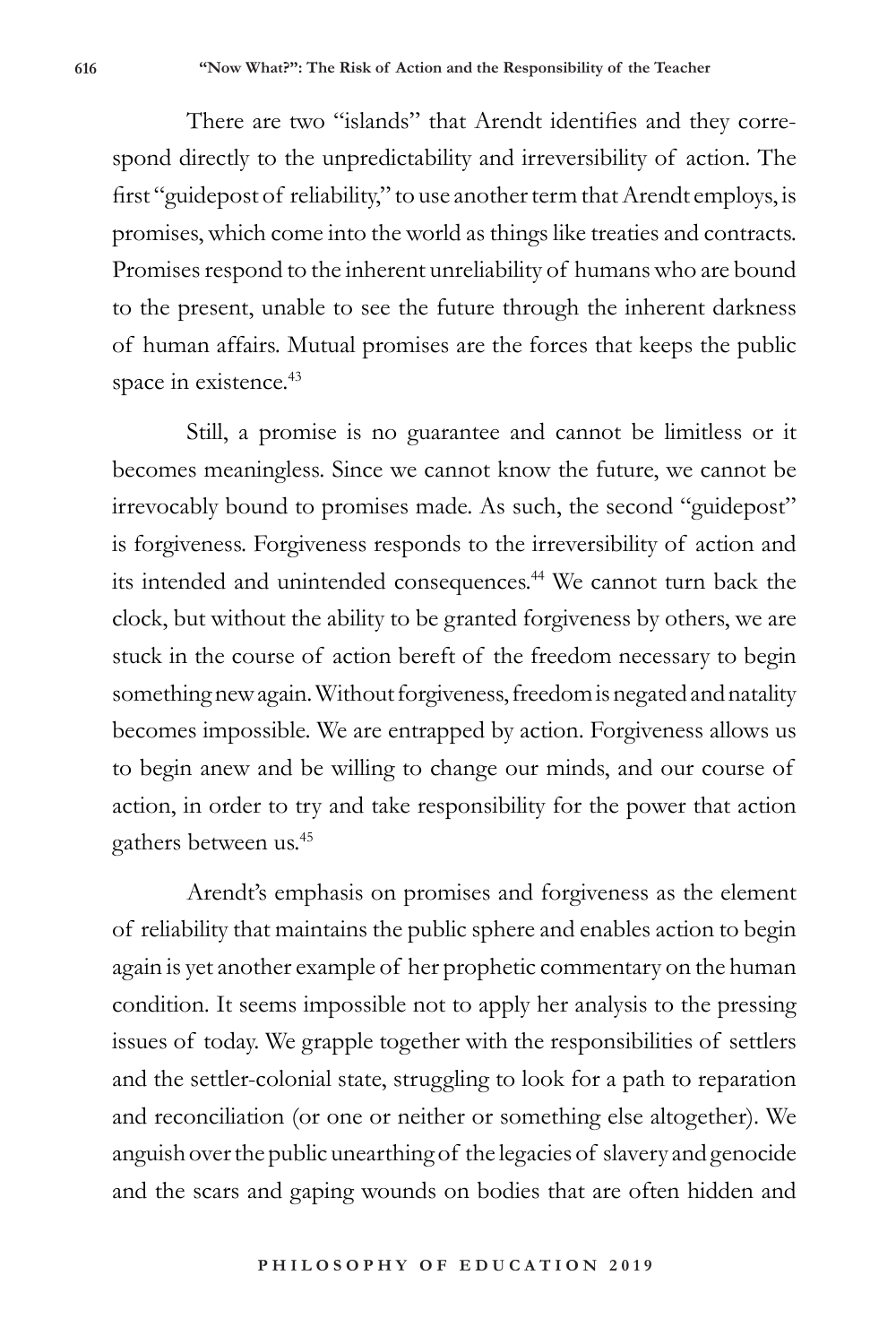silenced. We twist into knots in the attempt to understand how to show support and solidarity with victims of sexual assault and abuse, even as we ourselves work through our own histories. In the wake of the #MeToo movement and so many others, we are wrecked by the obscured path to forgiveness and the anger yet coiling.

The "answers" that Arendt provides to the "now what?" question may seem plain but they are not simple and they do not diminish the enormity of the task before us. Instead, promises and forgiveness allow us to continue to take up action in the world, to try new things, to make mistakes. They are not guarantees in and of themselves; the power gathers when each of us is guarantor to each other, to enable action and act together in community. It must be the special responsibility of the teacher to help their students understand that this question is ever-recurring. To pretend otherwise would be to teach a misleading and harmful version of the world that will only melt away with childhood. As Arendt says in her essay "The Crisis of Education":

> Education is the point at which we decide whether we love the world enough to assume responsibility for it and by the same token save it from that ruin which, except for renewal, except for the coming of the new and young, would be inevitable. And education, too, is where we decide whether we love our children enough not to expel them from our world and leave them to their own devices, nor to strike from their hands their chance of undertaking something new, something unforeseen by us, but to prepare them in advance for the task of renewing a common world.<sup>46</sup>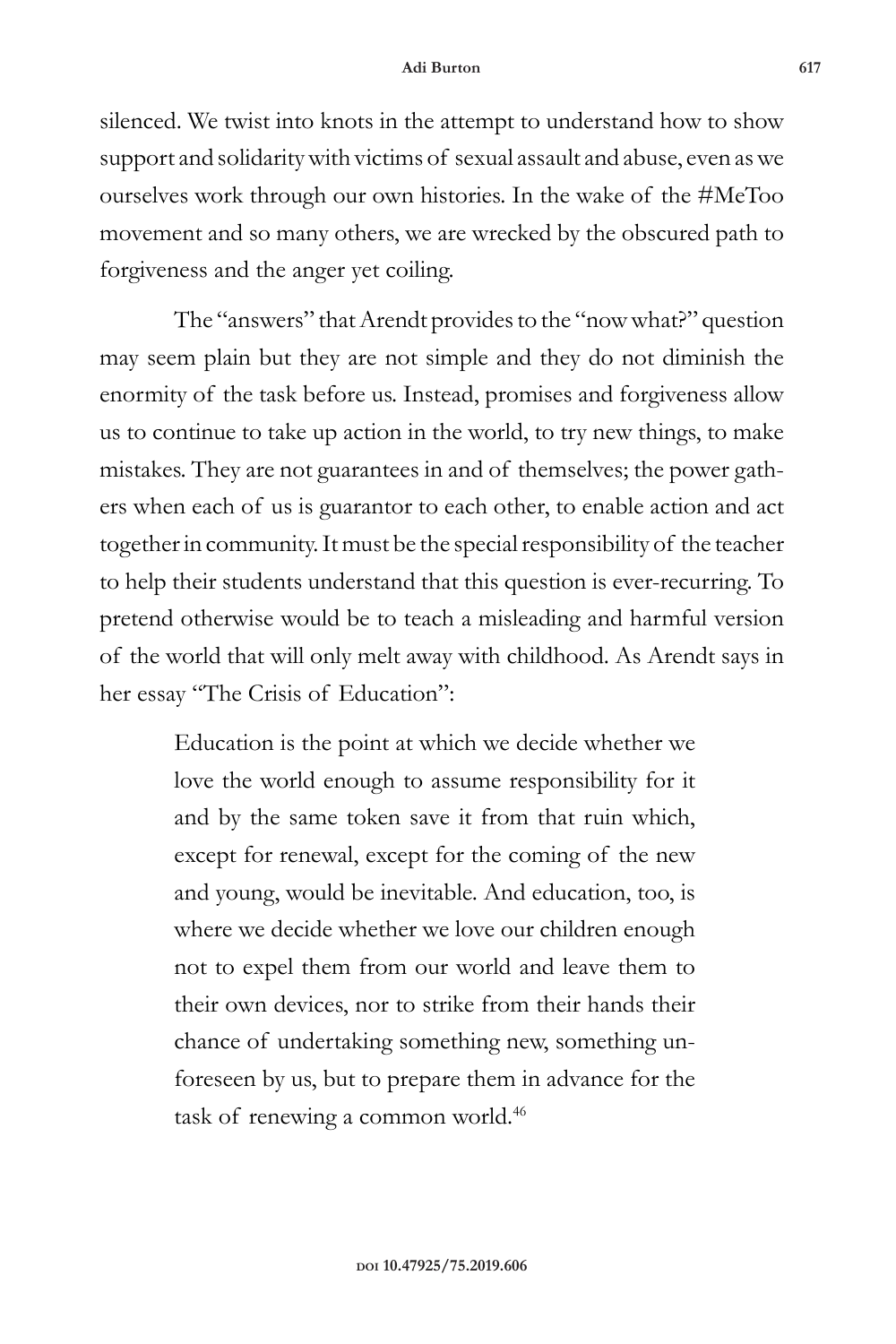1 Hannah Arendt, "The Crisis of Education," in *Between Past and Future*: *Eight Exercises in Political Thought* (New York: Penguin Classics, 1961), 193.

2 The workshop was co-written by myself, Courtney Loftus, and Krista Knechtle and ran from 2012-2014.

3 Hannah Arendt, *The Human Condition*, 2nd ed. (Chicago: University of Chicago Press, 1998), 5. It is important to note that she makes this claim in the political, social, and scientific aftermath of WWII and at the outset of the Cold War. These are the pressing issues of "our time" that she addresses.

4 Ibid., 5.

5 Ibid., 177. Arendt notes that action has two Greek roots, *archein* and *prattein*, which imply two steps to action. The first is that action begins something new, while the second signifies something that is seen through to its conclusion. Thus, Arendt claims, the Ancient Greeks' understanding of action encompassed both the leader, who begins or commands, and the followers, who execute those commands. In other words, action relies upon interdependence and cannot be carried out alone (see Arendt, *The Human Condition*, 189).

6 Arendt uses the word "world" (or "worldliness") to refer exclusively to the world of human affairs. This is distinct from the natural world or from "life," which is shared with all living things. (See Arendt, *The Human Condition*, 19 and 22.) 7 Arendt, *The Human Condition*, 94.

8 Ibid., 94-95. The opposition of speech and action in public is found in the human activity of thought, among other things, which occurs in private.

9 Arendt explains further: "[T]he term 'public' signifies the world itself in so far as it is common to all of us and distinguished from our privately owned place in it" (Arendt, *The Human Condition*, 52).

10 Ibid., 52.

11 Ibid., 182.

12 Ibid., 26, 198.

13 Ibid., 3.

14 Ibid., 8-9. "Action is thus also how history is made because it "creates the conditions for remembrance" (Arendt, *The Human Condition*, 8-9).

15 Ibid., 64. This is in opposition to the lowest possibility, slavery, which robs the subject of their humanity.

16 Ibid., 57, 176.

17 It is important to note that Arendt draws from the history of ideas a specific meaning for equality. Here equality is not equality before death (in that we share the fate of our inevitable demise) or equality before God (an equality of sinfulness in the Christian context), both of which do not belong to the world but to an otherworldly, transcendent realm. Nor is it "modern equality," which is based in sameness and which shall be elaborated upon further in the next section. Equality as it is a charac-